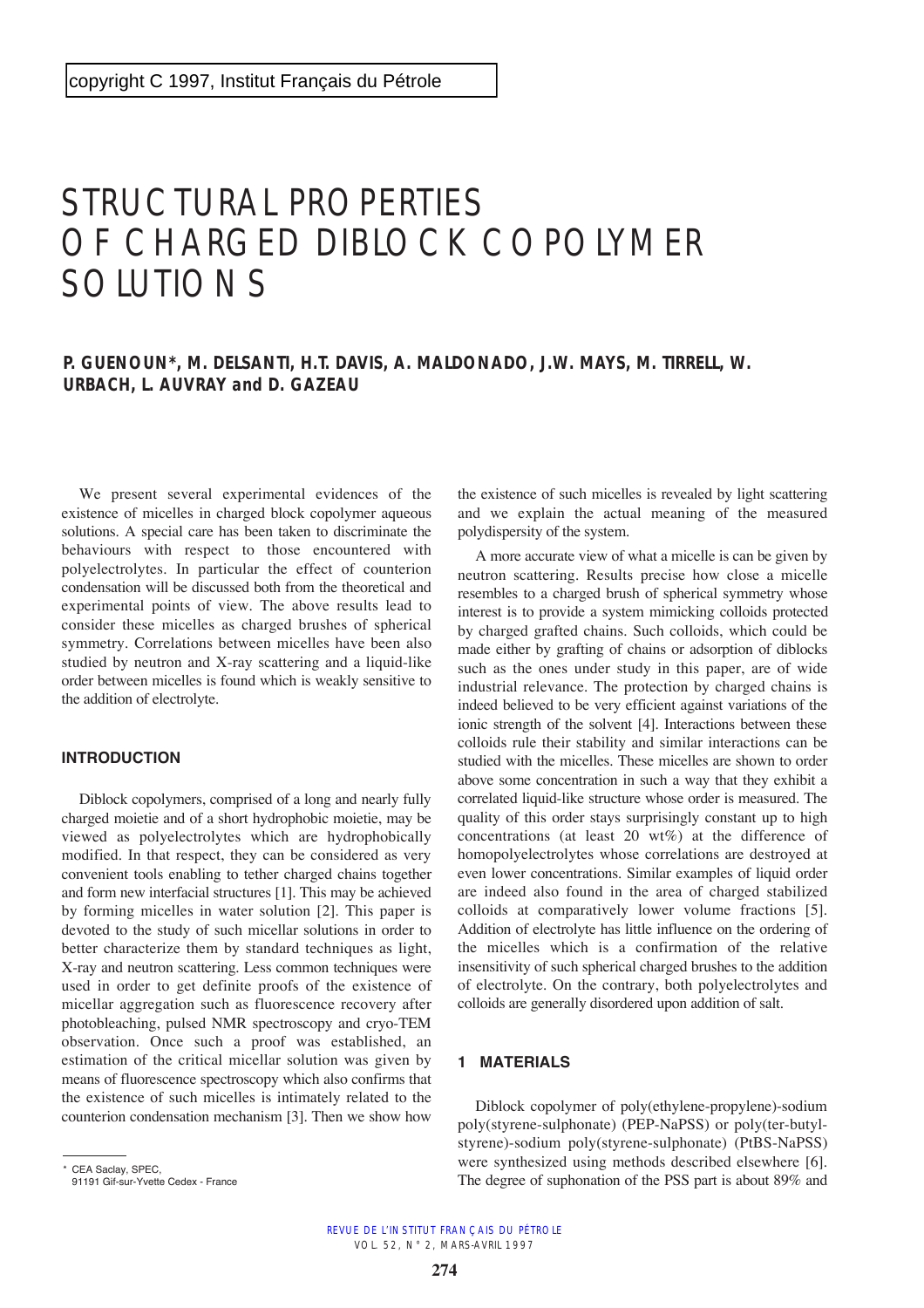polydispersity indices  $M_{w}/M_{n}$  are about 1.04. The molecular weight of the PEP-NaPSS is of the order of  $5.0 \times 10^4$  whereas it is of  $8.0 \times 10^4$  for the PtBS-NaPSS. These diblock copolymers are highly asymmetric with a small hydrophobic block (weight percentage of 6.8% for PEP-NaPSS and of 4.6% for PtBS-NaPSS) and a large hydrophilic NaPSS block. Solutions were prepared in deionized H<sub>2</sub>O water upon passing them through milli Q/millipore system of pore size  $0.22 \mu m$  (18 Mohm.cm) or in D<sub>2</sub>O water. Samples with salt were prepared with NaCl of analytical grade. All the measurements were performed at temperatures close to 25°C.

### **2 CRYO-TEM OBSERVATION AND SELF-DIFFUSION**

Photographs of 1 wt% solutions of PtBS-NaPSS solutions in water were taken by Cryo-Transmission Electron Microscopy (Fig. 1). The structures observed are compatible with cores of micelles of order 6 nm of diameter whereas NaPSS solutions do not show any contrast. Neutron scattering on  $D_2O$  solutions at the same concentration provides consistent results since one gets a diameter of  $6.8 \pm 0.3$  nm. This is a first indication of an association



#### Figure 1

Cryo-TEM pictures of a PtBS-NaPSS solution (1 wt%) at different salinities:

- a) No added salt  $(10^{-4}$  M NaCl). Arrows point to possible start and end of a long thread-like micelle;
- b) 10–2 M NaCl;
- c) 10–1 M NaCl;
- d) 0.85 M NaCl. The bar is 200 nm length.

phenomenon which implies an association of the hydrophobic hydrophobic segments at the center of a charged corona. Since collective diffusion measurements, such as the ones provided by quasi-elastic light scattering (QELS), can result in spurious results due to the large interactions of charged species, we turned to self-diffusion measurements by fluorescence recovery after photobleaching and pulsed NMR spectroscopy. Sizes provided by the latter techniques are in good agreement with collective measurements by QELS and revealed the existence of micellar objects whose corona is made of extended chains, close to rods, surrounding a comparatively small core. Critical micellar concentrations can be estimated by monitoring the fluorescence of the PSS groups and noticing that, around a concentration on order  $2 \times 10^{-4}$  wt%, an enhancement of the excimer emission is observed [3]. This enhancement was interpreted as due to the trapping of the counterions within the corona of the micelle, a fact both confirmed by recent theoretical work [7] and by the weakness of interactions between the nearly neutral micelles as shown by light scattering.

#### **3 LIGHT-SCATTERING AND POLYDISPERSITY**

Characterization of the solution by light-scattering experiments show the existence of a bimodal population of scatterers. For instance, the total intensity scattered by a dilute sample (c =  $2 \times 10^{-2}$  wt%) of PEP-NaPSS for which interactions are negligible is slightly  $q^2$ -dependent at large q values (where q is the transfer wavevector) whereas at small q values the intensity dramatically increases. The strong curvature observed can be only explained by the presence of a small amount of very large scatterers and a large amount of small scatterers. This point is confirmed by QELS measurements on the same sample since typical correlation function g(t) obtained at small q clearly exhibit a non exponential decay. In order to determine the distribution, A( $\Gamma$ ), of the decay rates  $\Gamma$  defined by  $g(t) = \int A(\Gamma)$ exp ( $-\Gamma t$ )d $\Gamma$ , a maximum entropy method was used [8] and the results confirm that the distribution,  $A(\Gamma)$ , of the decay rates  $\Gamma$  is bimodal at low q values (Fig. 2). The nature of the large aggregates is still conjectural but one can think of supra-micellar objects hold together by residual nonsulfonated segments of the corona chains.

### **4 NEUTRON SCATTERING**

Neutron scattering at small angles was used to directly characterize the hydrophobic association by use of the contast matching technique. We made use of a mixture of  $H<sub>2</sub>O$  and  $D<sub>2</sub>O$  (44% in volume of  $D<sub>2</sub>O$ ) which exactly matches the PSS part, making it invisible to neutrons. For dilute solutions the scattering curves are nicely fitted by a

REVUE DE L'INSTITUT FRANÇAIS DU PÉTROLE VOL. 52, N° 2, MARS-AVRIL 1997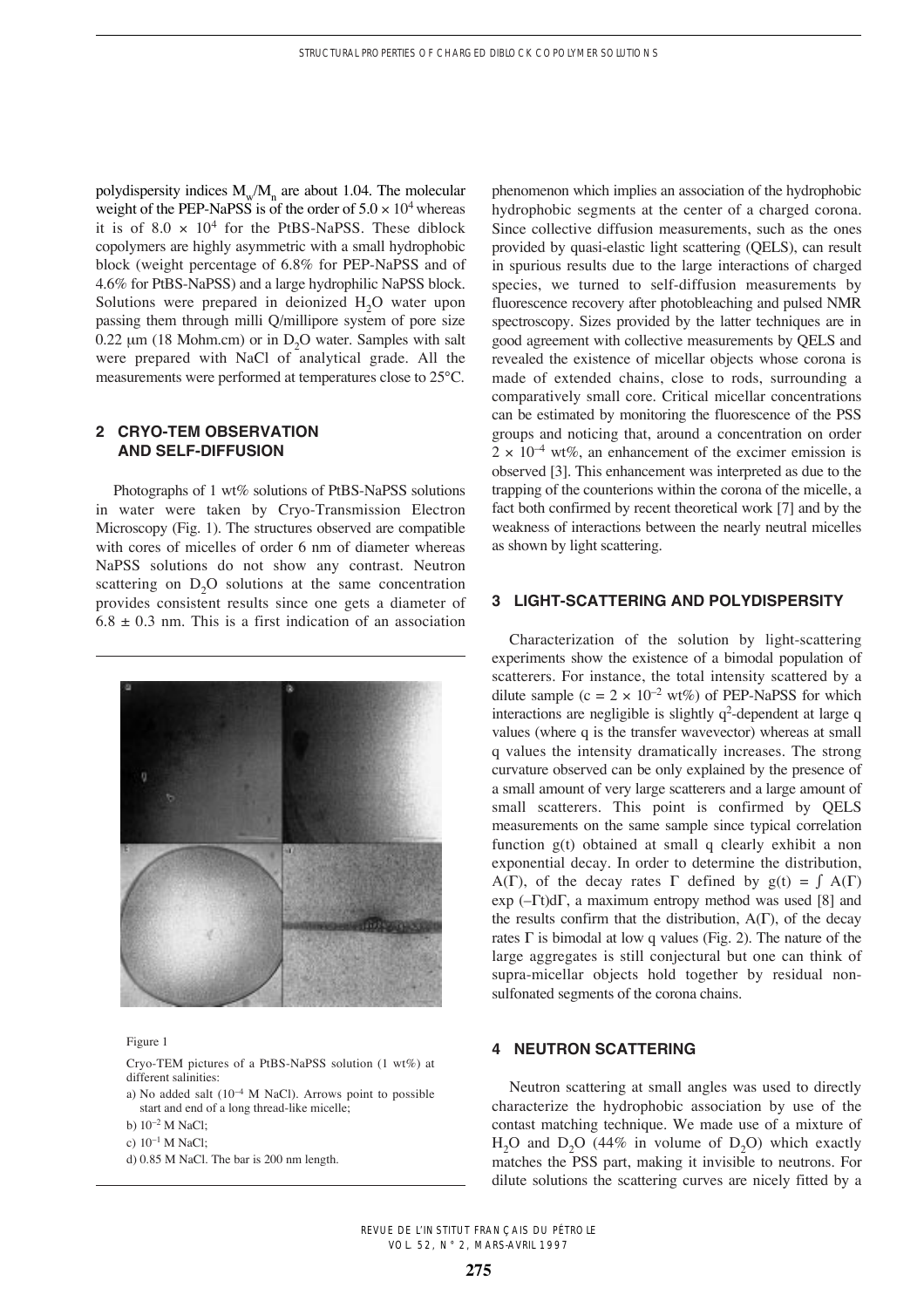

Figure 2

Distribution of relaxation times deduced by the maximum entropy method for a QELS experiment at a wavevector of  $1.1 \times 10^5$  cm<sup>-1</sup> for the PEP-NaPSS diblock at 0.02 wt%. Using this method we found no change on the results by varying the input window of relaxation times contrary to the case where we used the CONTIN method. [Provencher S.W.(1982) *Comput. Phys. Comm*., **27**, 213].

form factor of spheres of radius  $R_c = 5.2 \pm 0.2$  nm for the PEP-NaPSS polymer. A good agreement is obtained with a determination by light scattering which provides  $R_c = 5.3$  $\pm$  0.5 nm when carefully removing the influence of the large aggregates.

Concentrated solutions of PEP-NaPSS in pure  $D_2O$ exhibit a correlation peak in the scattered intensity I(q) within a range of concentration 5-20 wt% as can be seen on Figure 3. We interpret this correlation peak as the signature of liquid-like correlations between packed micelles since the first occurrence of this peak, at a concentration about 5  $wt\%$ , is related to the crossing of the concentration c\* where the arms of the micelles begin to contact. The hypothesis of packing is consistent since it enables another determination of the micellar core radius to be made, which again recovers the value of 5.2 nm. For higher concentrations the increase in q\* denotes either a contraction of the arms or an interpenetration of them. We favor the first interpretation since the degree of order, as measured by the height of the peak at  $q^*$  in a representation of  $I(q)/c$ , stays constant from 7 wt% up to 20 wt%. It is worth comparing these results with the evolution of the so-called polyelectrolyte peak which is currently observed by neutron or X-ray scattering on solutions of NaPSS [9]. This peak evolves as  $q^* \propto c^{1/2}$  and has an absolute value which, for the same concentration of



NaPSS and diblock and nearly the same molecular weight (a parameter which does not shift the peak much for polyelectrolyte), lies an order of magnitude above the one we observed. Moreover it can be checked that for concentrations above 10 wt%, the polyelectrolyte peak nearly vanishes while the diblock peak is still well defined. The variation of the peak position  $q^*$  with c in the range 2 to 20 wt% for diblock solutions is well fitted by the law  $q^* \propto c^a$  with a close to 1/3 confirming the idea of ordering of spheres.

Addition of monovalent electrolyte (NaCl) has little effect on the existence and position of the peak which is slightly shifted to lower values as the salt concentration reaches 0.5 M. This is reminiscent of similar behaviors obtained about solutions of charged latex or silica particles where the ordering peak is nearly unchanged in position by addition of salt [5] although the height of the peak is drastically affected by the salt addition. On the contrary, the ordering peak of the diblock copolymer slightly decreases when the added salt concentration corresponds to a ionic strength comparable to the one inside the micelles. For each polymer concentration, the low angle scattered intensity is also affected when some threshold in electrolyte is passed over, indicating when the additional screening of the micellar interactions by the electrolyte overcomes the already large screening due to the counterions brought by the diblock itself.